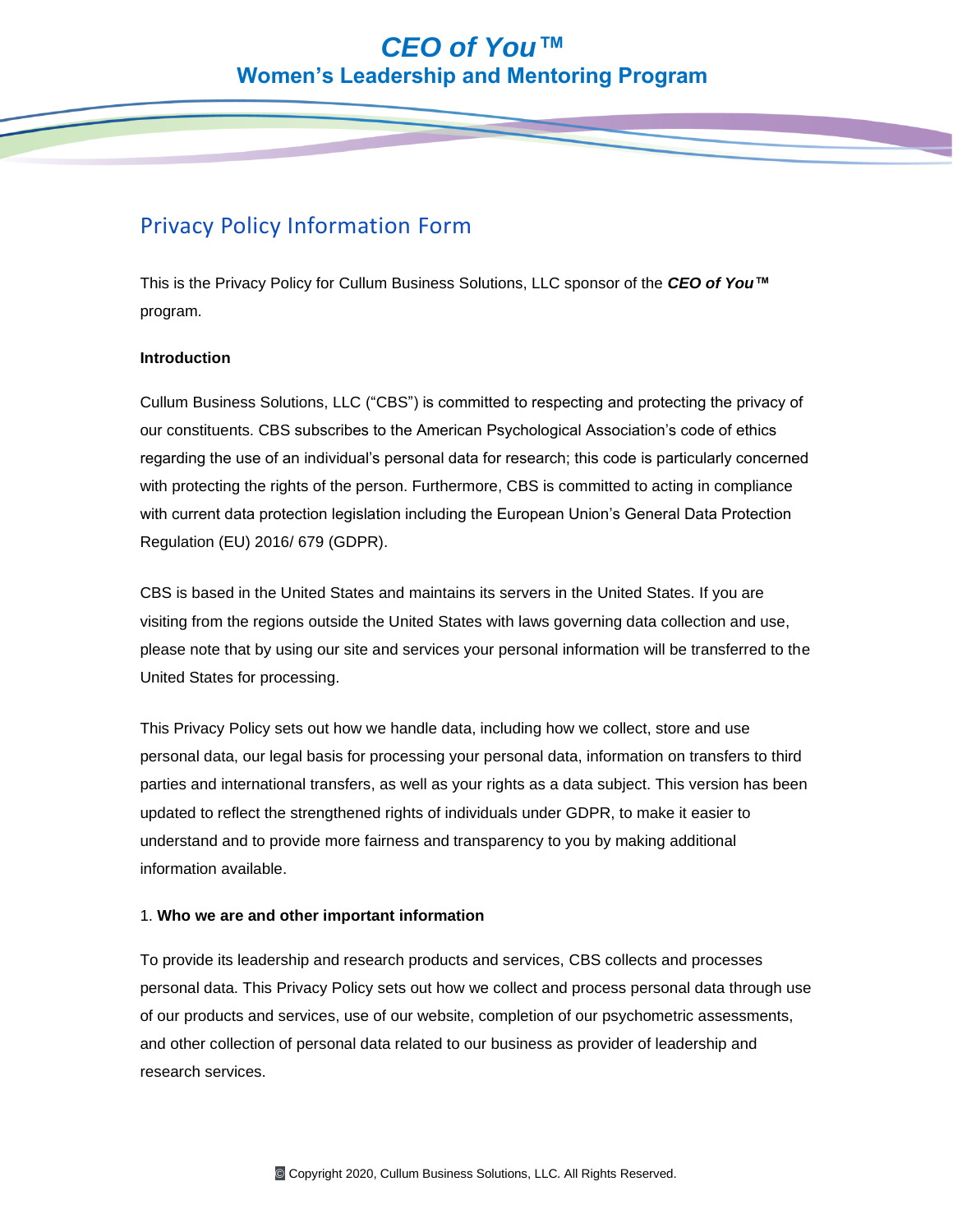This Privacy Policy also covers all the entities and branch offices of CBS. When we refer to "we," "us," and "our" we mean CBS, our branch offices, and entities, as the controller or processor of data, as applicable.

### **2. What personal data do we collect and how do we use it?**

### **2.1 When visiting our internet sites**

If you visit our internet sites, we automatically collect the related session data. Session data is provided to us by your browser, by third-party integrations on our sites, and through our log files, which record your activities while browsing our sites, such as when you click on a link. We may record some of this data in one or more cookies that we send to your browser.

Simply visiting CBS's websites does not require you to submit personal data (although our cookies may collect certain personal data for statistical and analytical purposes). If, however, you ask us for information, register with us, sign up to attend any of our events or receive our marketing material, or otherwise express an interest in our products or services or report a problem, we collect any personal data submitted to us at that time.

This site makes chat rooms, forums, message boards, and/or news groups available to some of its users. Users should exercise caution when deciding to disclose personal information and photos in public forums. To request removal of personal information from CBS's blog or community forum, contact CBS at [princess@ceoofuinc.com.](princess@ceoofuinc.com) In any case where the removal of personal information is not possible, the requestor will be informed.

With their consent, CBS displays personal testimonials of satisfied customers on its site, in addition to other endorsements. With your consent, your testimonial along with your name and photo may be posted. Any client or data subject wishing to update or delete a testimonial should contact [princess@ceoofuinc.com.](princess@ceoofuinc.com)

CBS uses Google Analytics to track how often people gain access to or read our content. We use this information in the aggregate to understand what content our members find useful or interesting, so we can produce the most valuable content to meet your needs. The information generated by the cookie about your use of the website (including your IP address) will be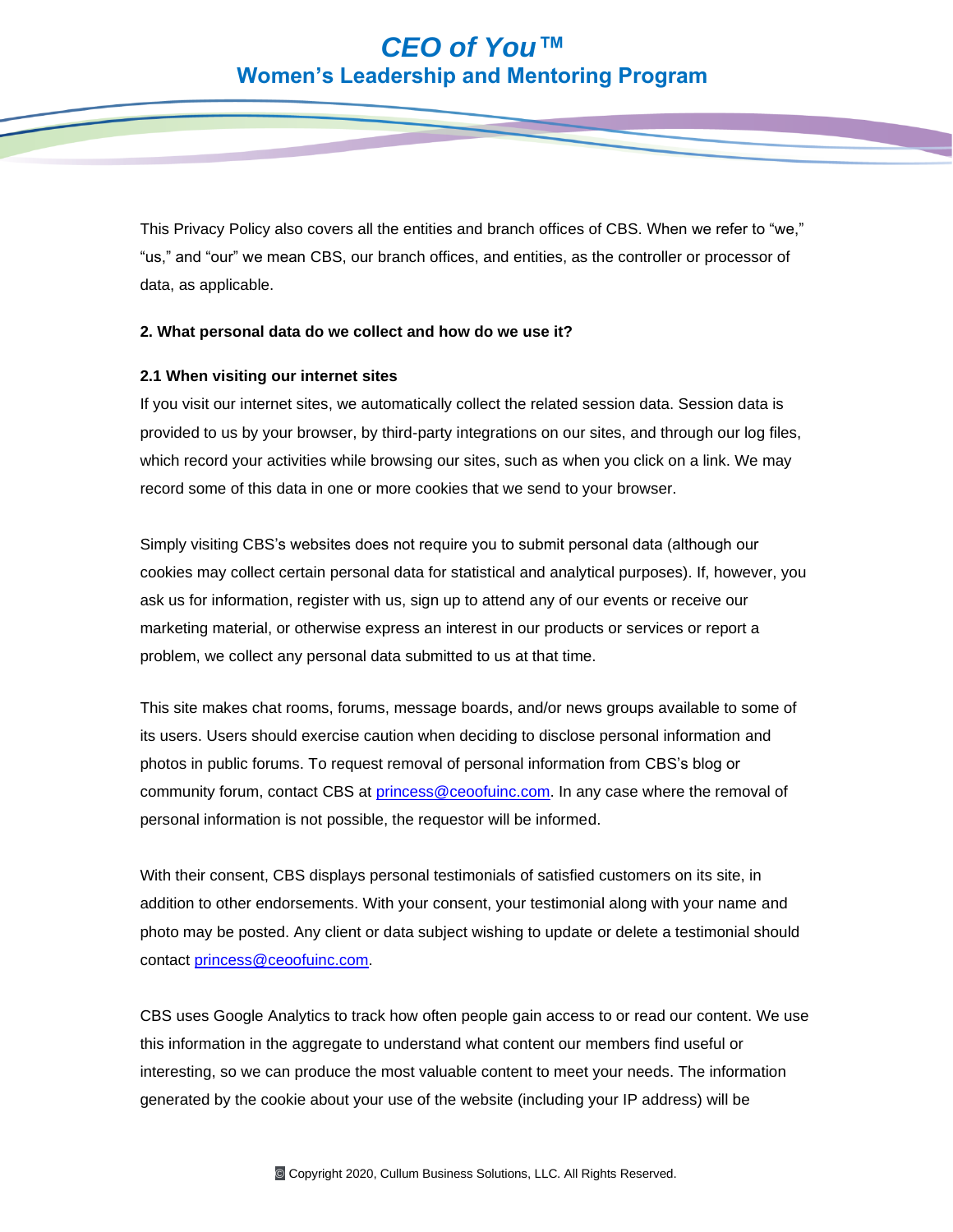transmitted to and stored by Google on servers in the United States. Google will use this information for the purposes of evaluating your use of the website, compiling reports on website activity for website operators, and providing other services relating to website activity and internet usage. Google may also transfer this information to third parties where required to do so by law, or where such third parties process the information on Google's behalf. Google will not associate your IP address with any other data held by Google. You may refuse the use of cookies by selecting the appropriate settings on your browser; however, please note that if you do this you may not be able to use the full functionality of this website. By using the CBS website, you consent to the processing of data about you by Google in the manner and for the purposes set out above.

When you visit our websites and access resources on our websites, we may automatically collect technical data and usage data. We collect this data via cookies including, where available, your IP address, operating system and browser type, for system administration.

#### **2.2 When making a purchase from our website or bookstore**

CBS collects users' contact information (such as name and email address) and financial information (such as account or credit card number). CBS uses contact information from the order form to send orders to its customers. Contact information is also used to get in touch with customers when necessary.

#### **2.3 When registering or creating an account**

If you register or create an account, we require that you provide certain personal information during account registration. We collect your name, contact information, and other information, and may ask you for other optional information that helps us serve you better.

You may wish to subscribe to the CBS's publications without attending a program. For instance, you may sign up to receive CBS's newsletters even though you are not a CBS participant. To receive CBS newsletters by email, you will be asked to provide CBS with a valid email address.

CBS does not share this information with any third party other than to store the information in our cloud-hosted databases. We rely on a contract basis to process your personal information for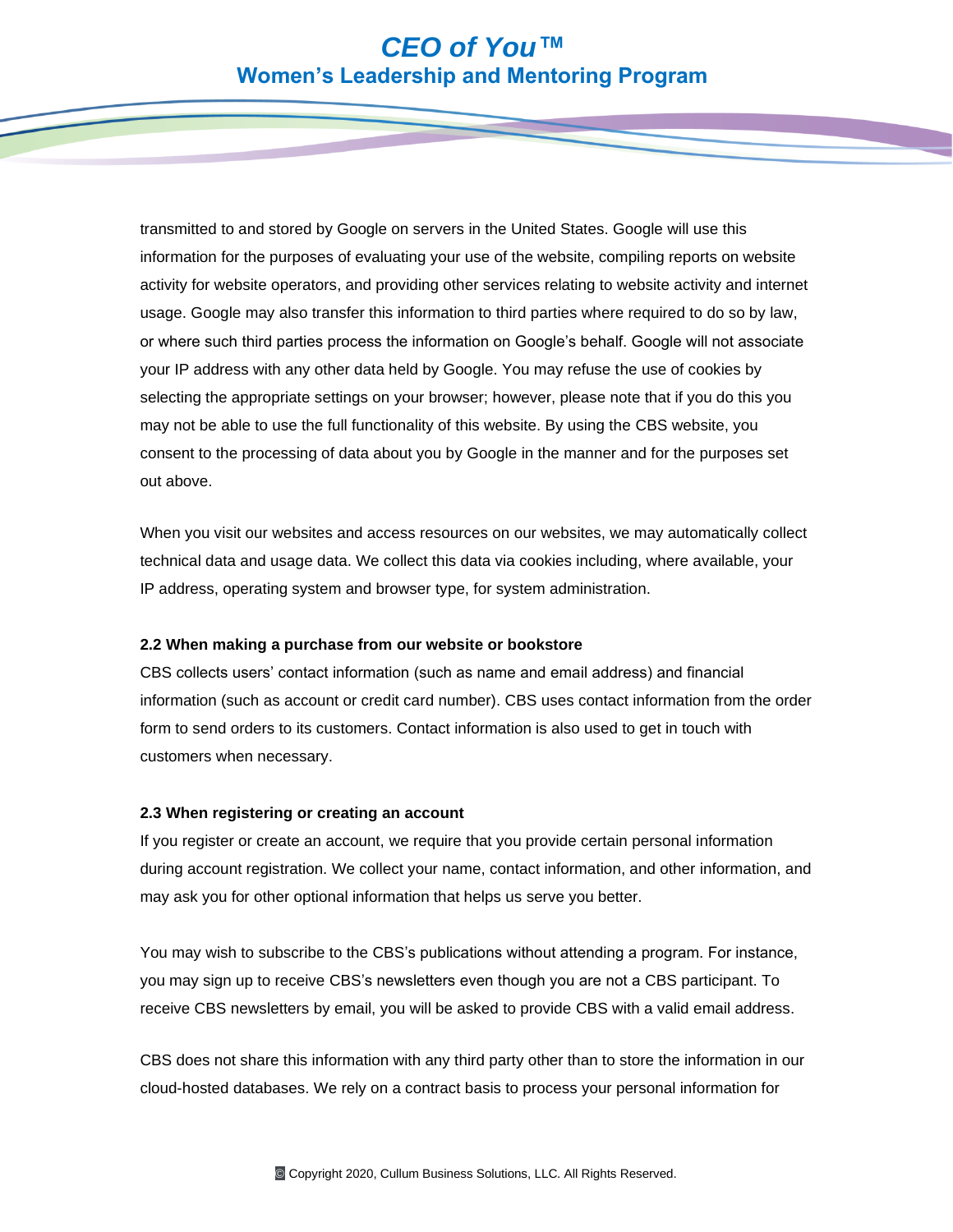purposes of fulfilling your request to receive our publications. You may, at your own option, choose to subscribe to CBS news and updates, which may be considered direct marketing.

You may manage your CBS subscriptions by subscribing or unsubscribing at any time. Please visit [CEOofuinc.com](ceoofuinc.com) to request to be deleted from our distribution lists.

### **2.4 When attending a program or completing an assessment**

If a participant completes an assessment, we collect the participant's name, email address, contact information, assessment responses, session data, and other information you may choose to provide or associate with your account. In some cases, we ask questions to which the response is optional (such as demographic questions), and these questions are identified as such. In some instances, these optional demographic questions may involve collection of special categories of personal information, such as information regarding your racial or ethnic origin. You are free not to respond to these optional questions. For processing involving special categories of data, our legal basis for processing is your explicit, informed consent, which will be asked separately.

Data will be collected directly from you when you complete an assessment questionnaire via CBS platforms or otherwise. Where feedback is given and/ or where you participate in an assessment or leadership program or other engagement run by CBS, additional data to that set out above may be provided by you to the mentor and/peer group or our delivery team respectively, at the time of such feedback, assessment, or engagement.

#### **2.5 When you choose to participate in research**

As part of its activities, CBS also conducts original scientific research in the field of leadership development. Since the organizations and people who participate in our training programs and other activities represent valuable sources for research data, the information collected from them is securely stored in CBS databases and may become a part of a research project. CBS has a strong commitment to protect the rights, privacy, and dignity of every person who participates in these activities. For this reason, there are a number of safeguards in place:

• CBS is guided by the American Psychological Association's code of ethics regarding the use of an individual's personal data for research; this code is particularly concerned with protecting the rights of the person.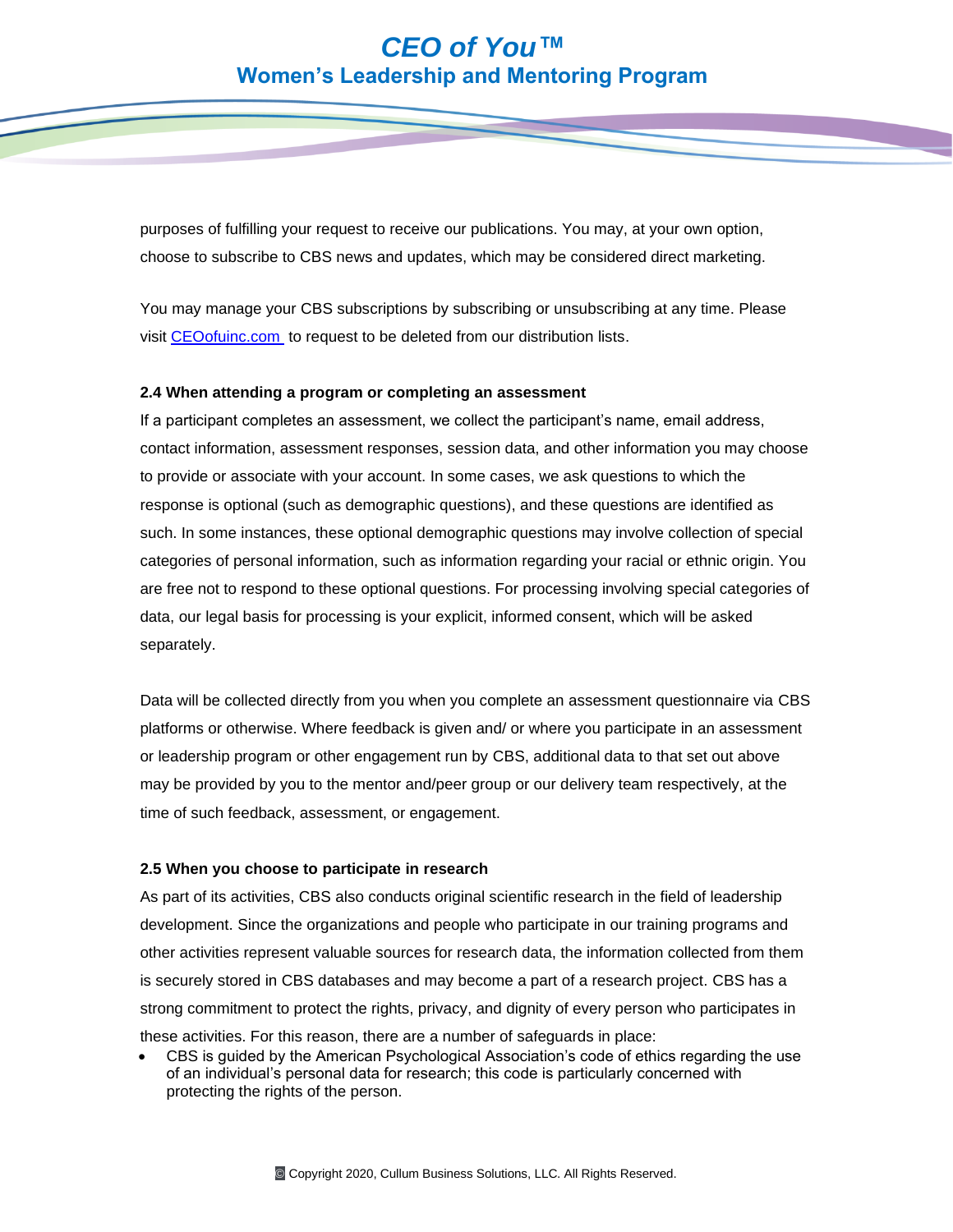- All data utilized for research is obtained following the informed and/or explicit consent of the individual participant.
- Questions related to race/ethnicity or family history are for U.S. research and reporting purposes. U.S. law encourages us to collect information on the racial demographics of our clients. Other legal jurisdictions outside of the United States may not permit the collection of such information. Therefore, answer race/ethnicity or family history questions only if you reside in the United States.
- Assessment data collected about or from an individual as part of a leadership development activity are shared with and explained to that individual.
- Information collected about or from an individual is considered confidential. Individuals receive feedback on assessments only from qualified Feedback Coaches. Any further disclosure or sharing shall be possible only pending the individual's consent.
- Although CBS has never been required to release information without an individual's permission (or the permission of an authorized legal representative such as an executor, executrix, or the holder of a valid power of attorney), it is acknowledged that in the extremely rare case of a court order, CBS might be compelled to do so.
- Data collected from surveys published by CBS are stored in its secure database. They become a part of the norm group, containing thousands of scores, against which individual scores are calibrated. Periodically, CBS publishes data on groups of people. Individuals are never identified in these reports. Specific organizations are identified only if prior written approval is received from the organization. CBS may also provide organization summary profiles on groups of individuals in that organization if the number of individuals is large enough to be potentially meaningful.
- If it is desired, response data can be removed from CBS's research database. Send an email to [princess@ceoofuinc.com](princess@ceoofuinc.com ) requesting that your data be removed. Once the data is removed, CBS will not be able to provide a duplicate feedback report at a later date or use that data in any group profiles.

# **2.6 When you choose to participate in a survey**

From time to time, CBS may post online surveys to ask visitors for opinions on leadership, CBS services, or visitors' needs. This information will be used internally to provide better service to CBS clients. Any customer contact information collected would only be used to contact the visitor if necessary. Demographic and profile data may also be collected as the need arises, and would be used for internal reporting only.

If you choose to participate in one of our surveys, we may collect personal information such as your name, email address, and any other personal information that you may provide in your survey responses. Participation in surveys is optional, and we give you the ability to opt out of being contacted for surveys at any time.

### **2.7 When you choose to receive marketing communications**

If you sign up to receive our marketing communications, we may collect information on the open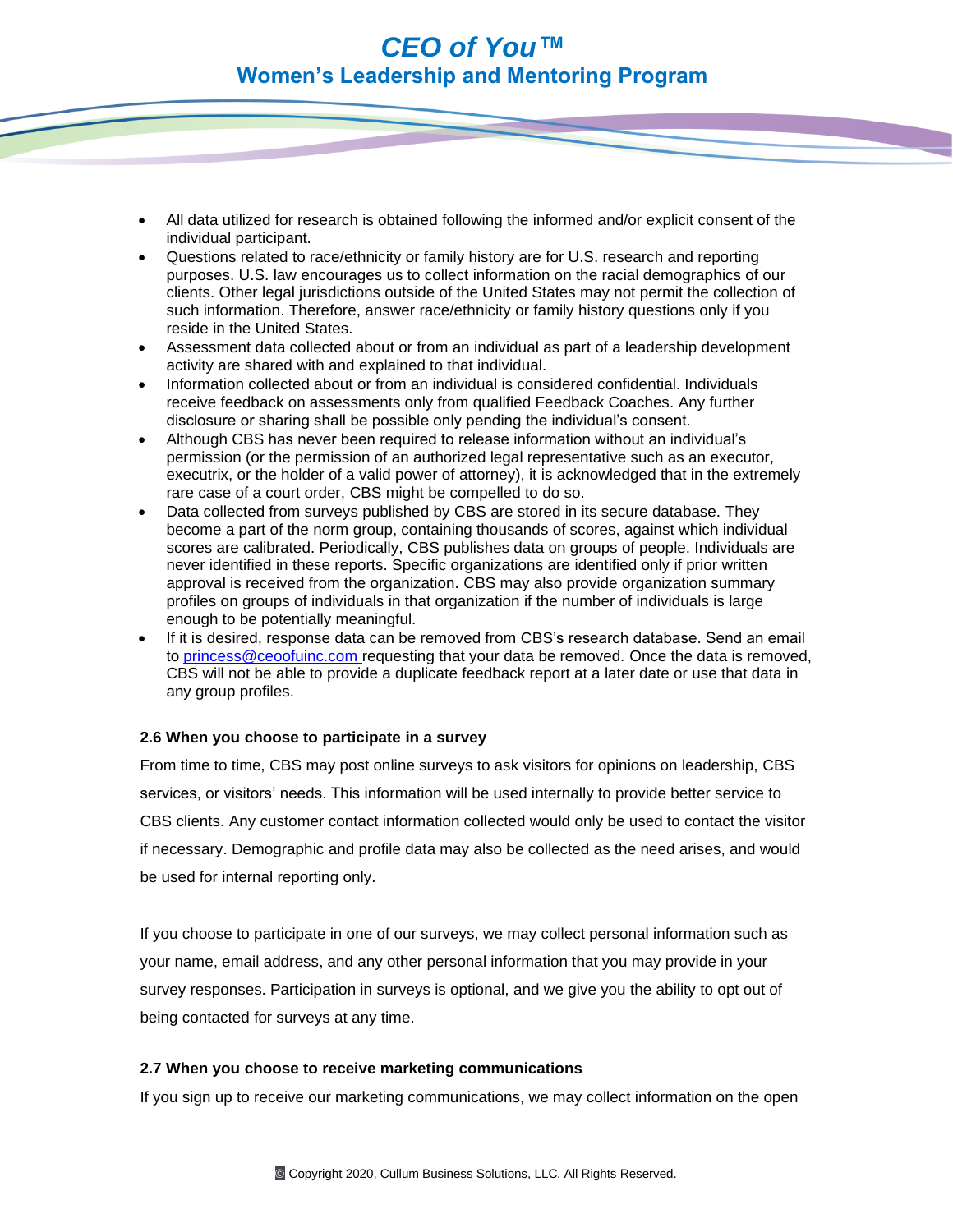rate of the communications, and whether a specific individual has clicked on a link contained in a particular communication.

# **2.8 When you are a customer or other business contact**

If you are a customer or other business contact, or if you are an employee or agent of a customer or business contact, we may collect your name, email address, telephone number, and other contact information in the regular course of our interaction with you.

Data will be collected:

- Prior to, at commencement, and during the term of a contractual relationship when you request our products and services
- When you complete forms on our site or for our products and services, including registering to use our site, subscribing to our services, posting material, or using further services
- When you enter a contest or promotion sponsored by us
- When you contact us or report a problem to us, or provide feedback to us, or complete a survey
- When you transact with us through our website or when you place orders with us over the phone or by email

### **2.11 When you fail to provide personal data**

Where we need to collect personal data by law or under the terms of a contractual arrangement, and you fail to provide that data when requested as being mandatory, we may not be able to fulfil the terms of the contract or relationship that we have with you.

### **3. How and why we use your personal data**

This section explains how we use your personal data and how you may opt out of marketing communications and how you can manage cookies. It includes the legal basis on which we rely to process your data.

# **3.1 Customers and suppliers (including individual contractors) and other business**

### **contacts**

# **3.1.1 Personal data of customers (including identity, contact, technical, usage, and profile**

**data) will be used**

- To provide you with products and services that you request from us
- To manage our contractual relationship on an ongoing basis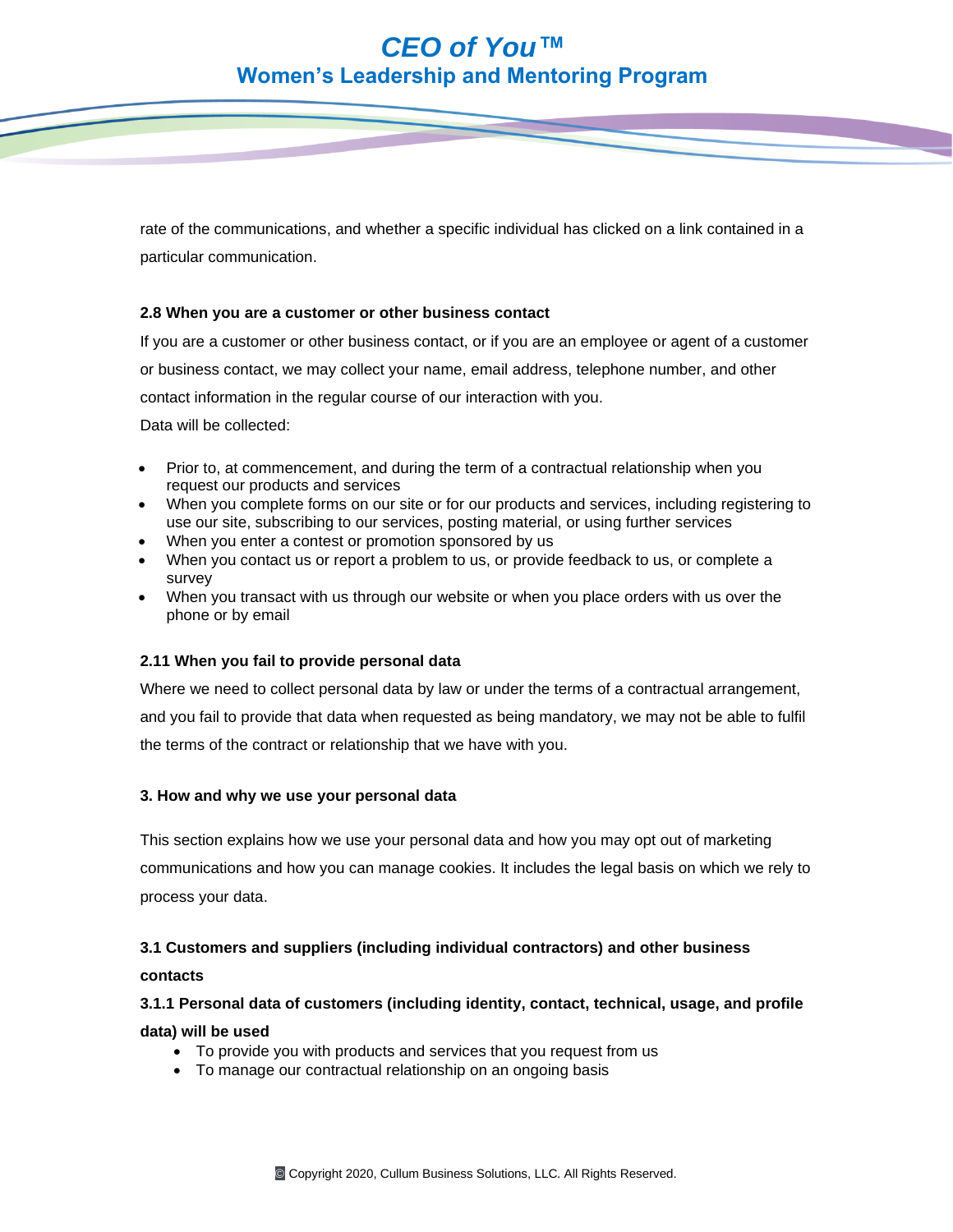- For customer administration including carrying out our obligations arising from any contracts entered into between you and us and including retention of correspondence if you contact us
- For us to form a view on what we think you may want or need, or what products, services, or offers may be of interest to you (referred to as marketing) in order to provide you with information about our other products and services in which you may be interested, including our catalogue and our regular newsletter, and, where relevant, information on organizations that are authorized to offer CBS products and services, where you have not opted out to be contacted for such purposes
- To personalize our service to you, including ensuring that content from our site is presented in the most effective manner for you and your computer
- To seek your views on products and services
- To enable you to participate in interactive features of our service, when you choose to do so, including live chat features
- For technical administration of our sites, including notifying you about changes to our service
- With further information on our products and services

## **3.1.2 Personal data of suppliers and other business contacts (including identity, contact,**

## **technical, usage, and profile data) will be used**

- To receive products and services
- To manage our contractual relationship on an ongoing basis
- For supplier administration, including carrying out our obligations arising from any contracts entered into between you and us and including retention of correspondence if you contact us
- To provide updates and news about our products and services, as such may be relevant to the services you provide.

You will receive marketing communications from us if you have requested such communication, purchased products or services, or if you provided us or one of our service providers with your details and have not opted out of receiving marketing communications. Where you opt out of receiving marketing messages, we may need to communicate with you for administrative or operational reasons; therefore, while you use our products and services and continue to wish to do so, it is not possible to opt out of all communications with us, and therefore an opt out may not apply to personal data provided to us as a result of purchase of products or services or other associated activities or transactions.

### **3.2 Participants**

Personal data collected from participants taking our assessment questionnaires will be used:

- We may combine participant data with that of other participants (for example, to create aggregated team reports).
- Where you participate in an assessment or leadership program or other consultancy engagement run by our leadership team, additional data provided by you may be used for the purposes of provision of our services
- For research and product development purposes. Such data is collected through completion of our assessment questionnaires, including via online platforms or otherwise, for research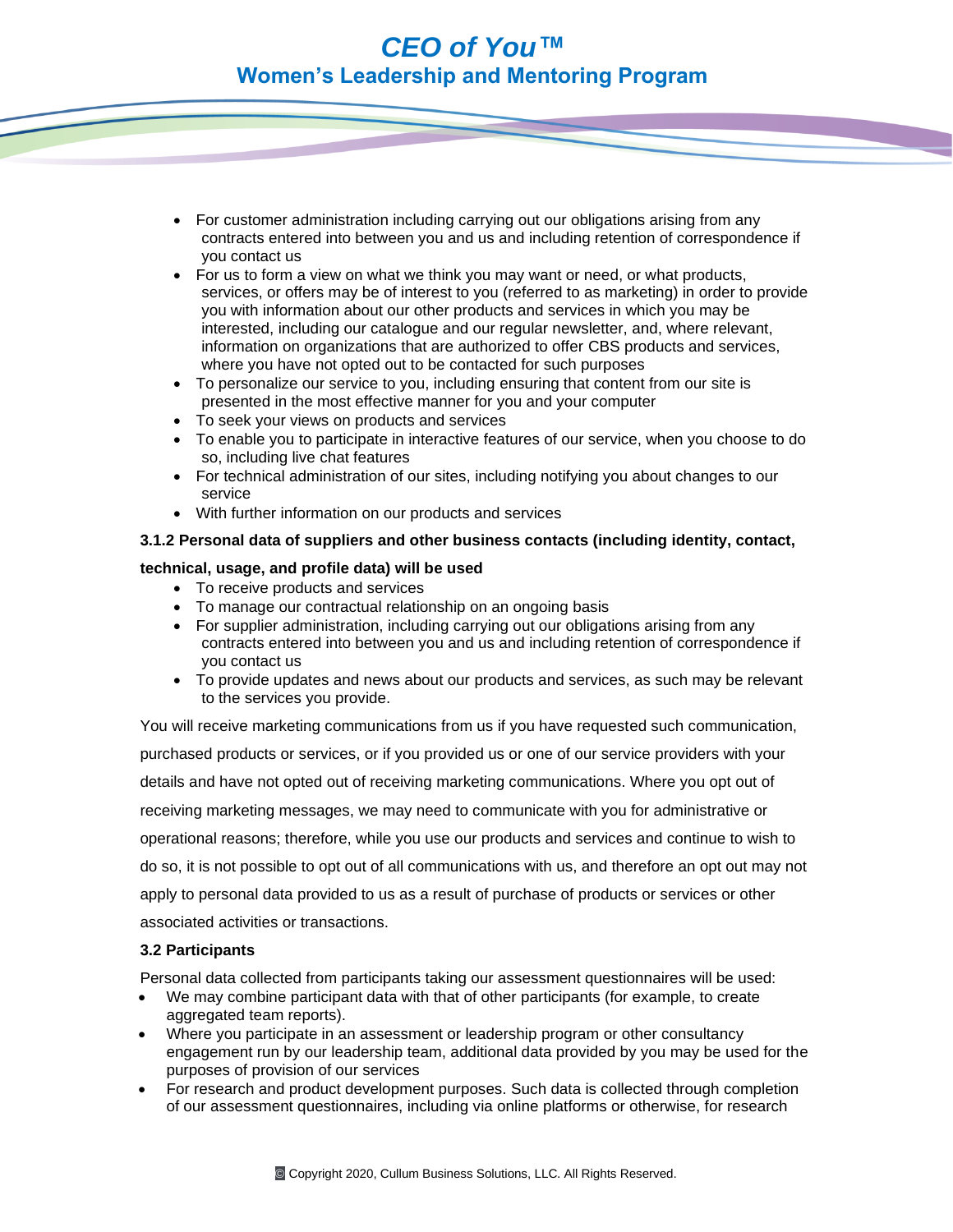and product development purposes in order to produce statistics of the type described in our product manuals, e.g. psychometric norms and validated data. You may be asked, as part of the testing process, to give your consent to the use of your personal data for research and product development purposes, and to answer additional optional research questions. If you decline from doing so, no data is collected or used for research and product development purposes.

If you agree to it, you will be asked to give your consent for the processing for research purposes as well as for the processing of all or any special categories of personal data where applicable.

### **3.3 Visitors to the CBS website**

Personal data (including identity, contact, technical and usage data) will be used to form a view on what we think you may want or need, or what products, services, or offers may be of interest to you (referred to as marketing) in order to provide you with further information on our products and services. You will receive marketing communications from us if you have requested information from us or if you provided us or one of our service providers with your details and, in each case, you have not opted out of receiving marketing. Where you opt-out of receiving marketing messages, this will not apply to personal data provided subsequently if you then choose to purchase products or services, and in relation to other subsequent associated activities or transactions.

#### **3.4 Aggregated data**

We also use aggregated data, including cookies data (see our [Cookie](https://www.ccl.org/cookie-policy/) Policy) and respondent data taken from the respondent responses to our assessments, and from the optional question responses completed prior to taking the questionnaires, for the purposes of research and product development. Aggregated data used within our research and product development functions is derived from your personal data, but no personal data will be published or disclosed, since it is aggregated and anonymized for the purposes of research and product development and therefore no person is identified or identifiable from such data.

#### **4. Who we transfer your personal data to**

We may have to share your personal data with third parties for processing or sub-processing purposes. We undertake a selection process and periodic review in relation to processors and sub-processors. We enter into data processing agreements with both processors and controllers, as applicable.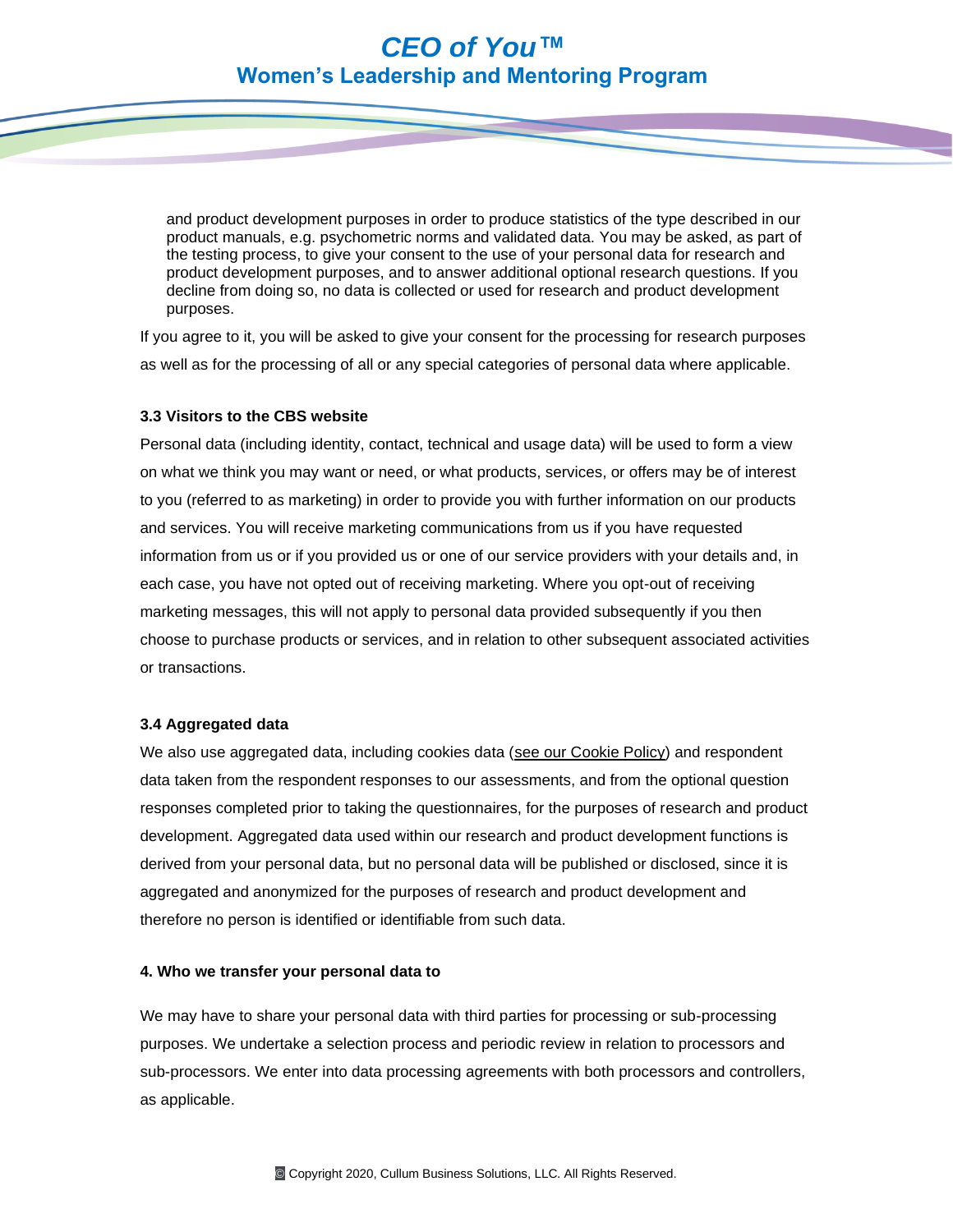CBS does not rent or sell information to any outside organizations. CBS will share your personal information with third parties only in the ways that are described in this privacy policy. CBS also limits the information it collects to the minimum necessary to provide outstanding service, such as providing customer support or offering key products and services. All financial information given to CBS is kept secure. CBS has partnerships with third parties where basic contact information and data are shared to deliver contracted services and research with CBS clients. These companies are authorized to use your personal information only as necessary to provide these services to us.

# **5. CBS may also disclose personal information:**

- a. As required by law, such as to comply with a subpoena or similar legal process
- b. When it is believed in good faith that disclosure is necessary to protect our rights, protect others' safety, investigate fraud, or respond to a government request
- c. If CBS is involved in a merger, acquisition, or sale of all or a portion of its assets, users will be notified via email and/or a prominent notice on our website of any change in ownership or uses of personal information, as well as any choices users may have regarding their personal information
- d. To any other third party for whom users or clients have given prior consent

# **6. How we keep your data secure**

We are committed to ensuring the security of processing and the ongoing confidentiality, integrity, availability, and resilience of systems and services, as such relate to personal data that we hold, in order to prevent accidental or unlawful destruction, loss, alteration, or unauthorized disclosure or access.

In our roles as both controller and processor, we implement appropriate technical and organizational measures to ensure a level of information security appropriate to the risk. Our IT infrastructure and software applications are built to provide secure deployment of services, encrypted storage of back-up data with end-user privacy safeguards, encrypted communications between services, and safe operation by customers.

Our staff, associates, and consultants are bound to comply with confidentiality provisions and our privacy policy, in addition to completing mandatory data protection training. We have various policies that specifically address responsibilities and expected behavior with respect to the protection of confidential information.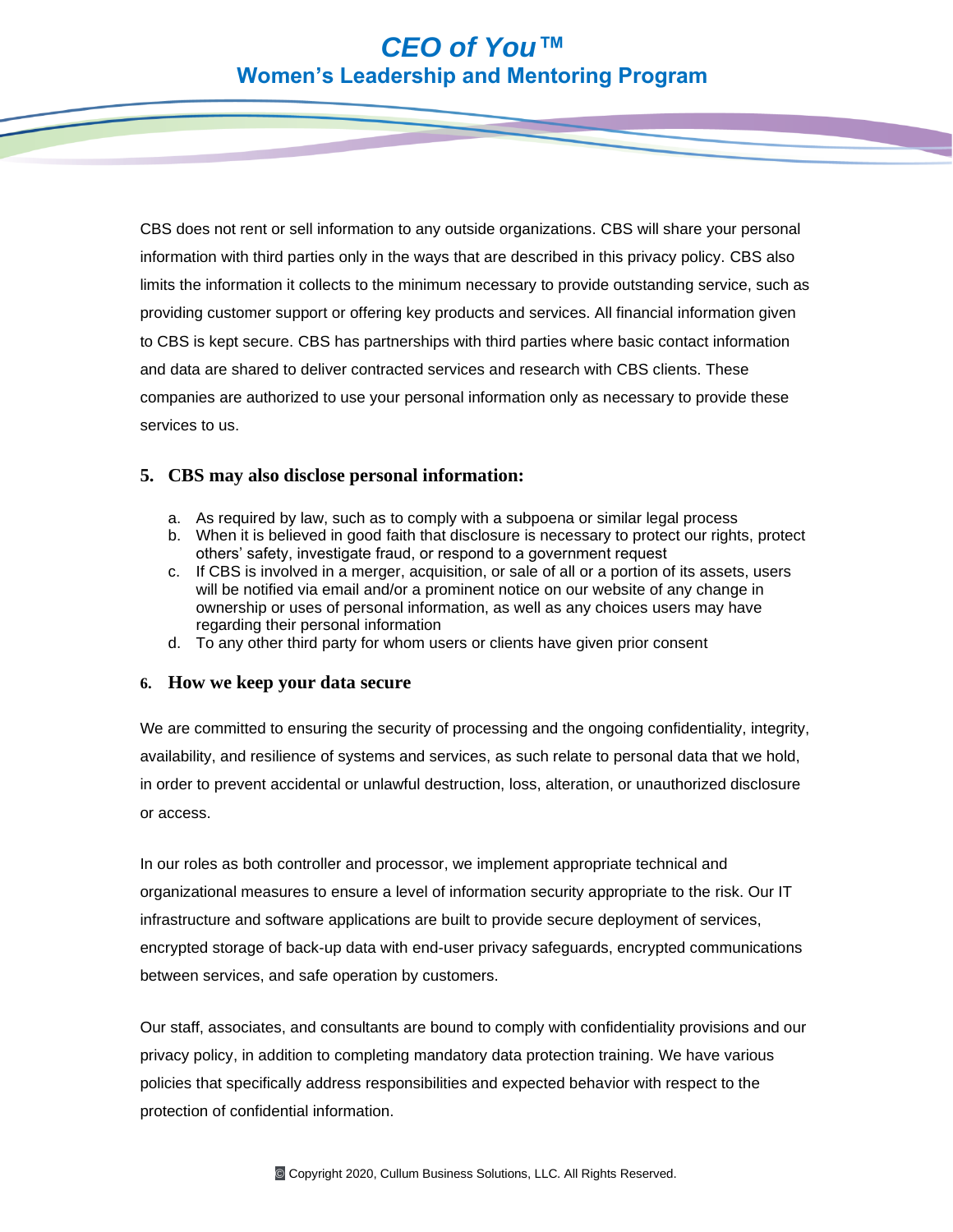We have procedures for incident and breach investigation and notification. Where our assessment of the likely risk to the individuals involved concludes that a breach of personal data may result in a high risk to the rights and freedoms of individuals, we shall promptly inform individuals (and associated controllers and the relevant supervisory authority where applicable) of any such breach, as required by law and in accordance with any contractual terms.

Where we have given you (or where you have chosen) a username and/or password which enables you to access certain parts of our websites, or use our products and services, you are responsible for keeping the username and password confidential. You should not share these details with anyone.

### **7. Data retention**

We will retain your personal information on our systems only for as long as we need it, given the purposes for which it was collected, or as required to do so by law. CBS will retain and use this personal information as necessary to comply with legal obligations, resolve disputes, and enforce our agreements.

### **8. Your legal rights**

#### **8.1 Request access to your personal data**

(Commonly known as a "subject access request" or "SAR"). This enables you to receive a copy of the personal data we hold about you and to check that we are lawfully processing it.

#### **8.2 Request rectification of the personal data that we hold about you**

This enables you to have any incomplete or inaccurate data we hold about you rectified, though we may need to verify the accuracy of the new data you provide to us.

### **8.3 Request erasure of your personal data**

This enables you to ask us to delete or remove personal data where there is no good reason for us continuing to process it. You also have the right to ask us to delete or remove your personal data where you have successfully exercised your right to object to processing (see below), where we may have processed your information unlawfully, or where we are required to erase your personal data to comply with local law. Note, however, that we may not always be able to comply with your request of erasure for specific legal reasons which will be notified to you, if applicable, at the time of your request.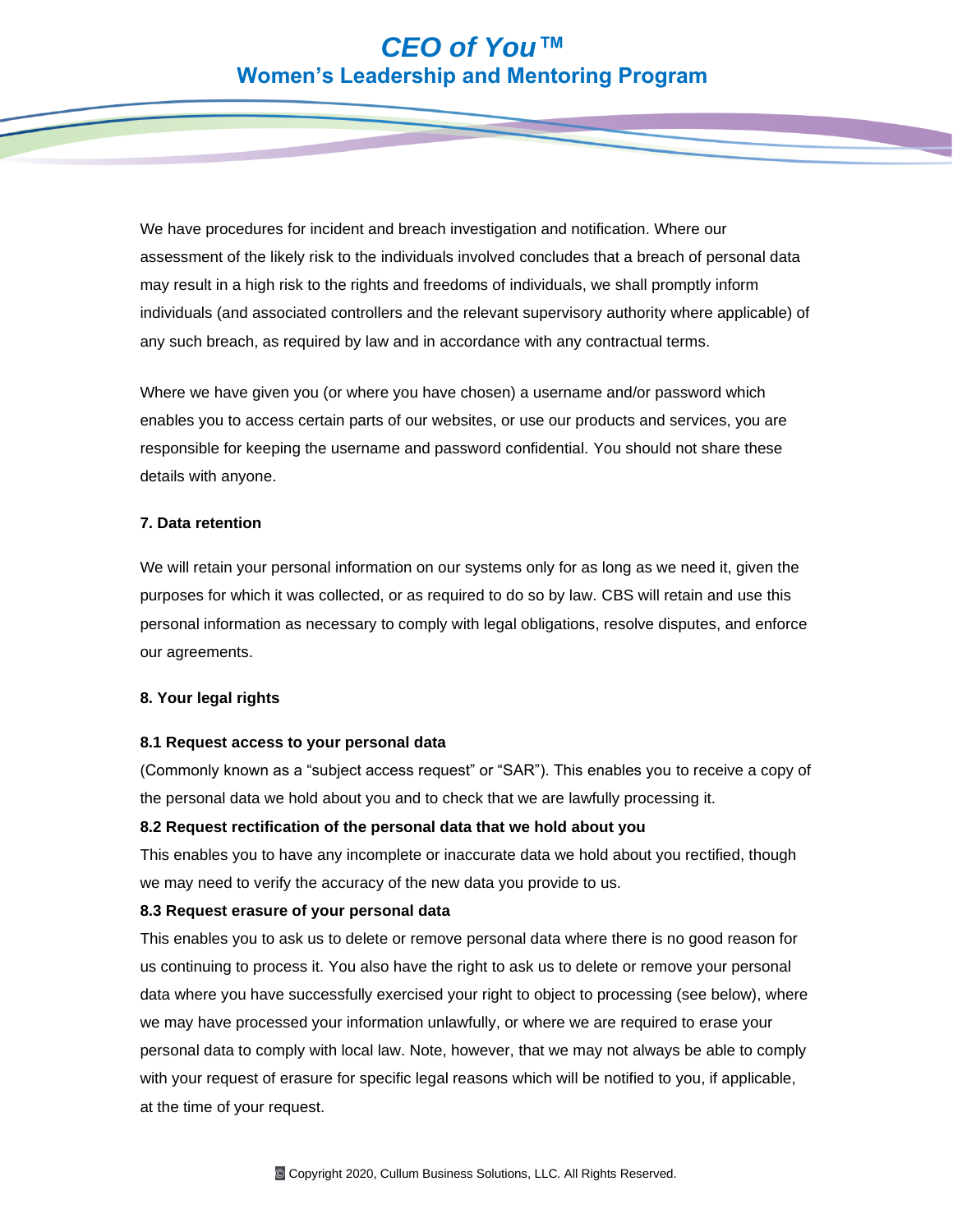#### **8.4 Object to processing of your personal data**

This enables you to object to processing where we are relying on a legitimate interest (or those of a third party) and there is something about your particular situation which makes you want to object to processing on this ground as you feel it impacts on your fundamental rights and freedoms. You also have the right to object where we are processing your personal data for direct marketing purposes. In some cases, we may demonstrate that we have compelling legitimate grounds to process your information which override your rights and freedoms.

### **8.5 Request restriction of processing of your personal data**

This enables you to ask us to suspend the processing of your personal data in the following scenarios: (a) if you want us to establish the data's accuracy; (b) where our use of the data is unlawful but you do not want us to erase it; (c) where you need us to hold the data even if we no longer require it as you need it to establish, exercise, or defend legal claims; or (d) you have objected to our use of your data but we need to verify whether we have overriding legitimate grounds to use it.

#### **8.6 Withdraw consent**

You may withdraw consent at any time where we are relying on consent as the legal basis on which we process your personal data. However, this will not affect the lawfulness of any processing carried out before you withdrew your consent. If you withdraw your consent, we may not be able to provide certain products or services to you. We will advise you if this is the case at the time you withdraw your consent.

Where we are a processor in respect of your personal data, we will inform the relevant controller of your request and assist and co-operate with the controller for them to fulfil the request.

### **8.7 Further information**

We may need to request specific information from you to help us confirm your identity or verify your right to access your personal data (or to exercise any of your other rights). This is a security measure to ensure that personal data is not disclosed to any person who has no right to receive it.

### **9. Exercising your rights**

An individual who seeks access, or who seeks to correct, amend, or delete inaccurate data, should direct his query to us and/or the Data Controller. If the Client requests CBS to remove the data, a response will be provided within one month of their request.